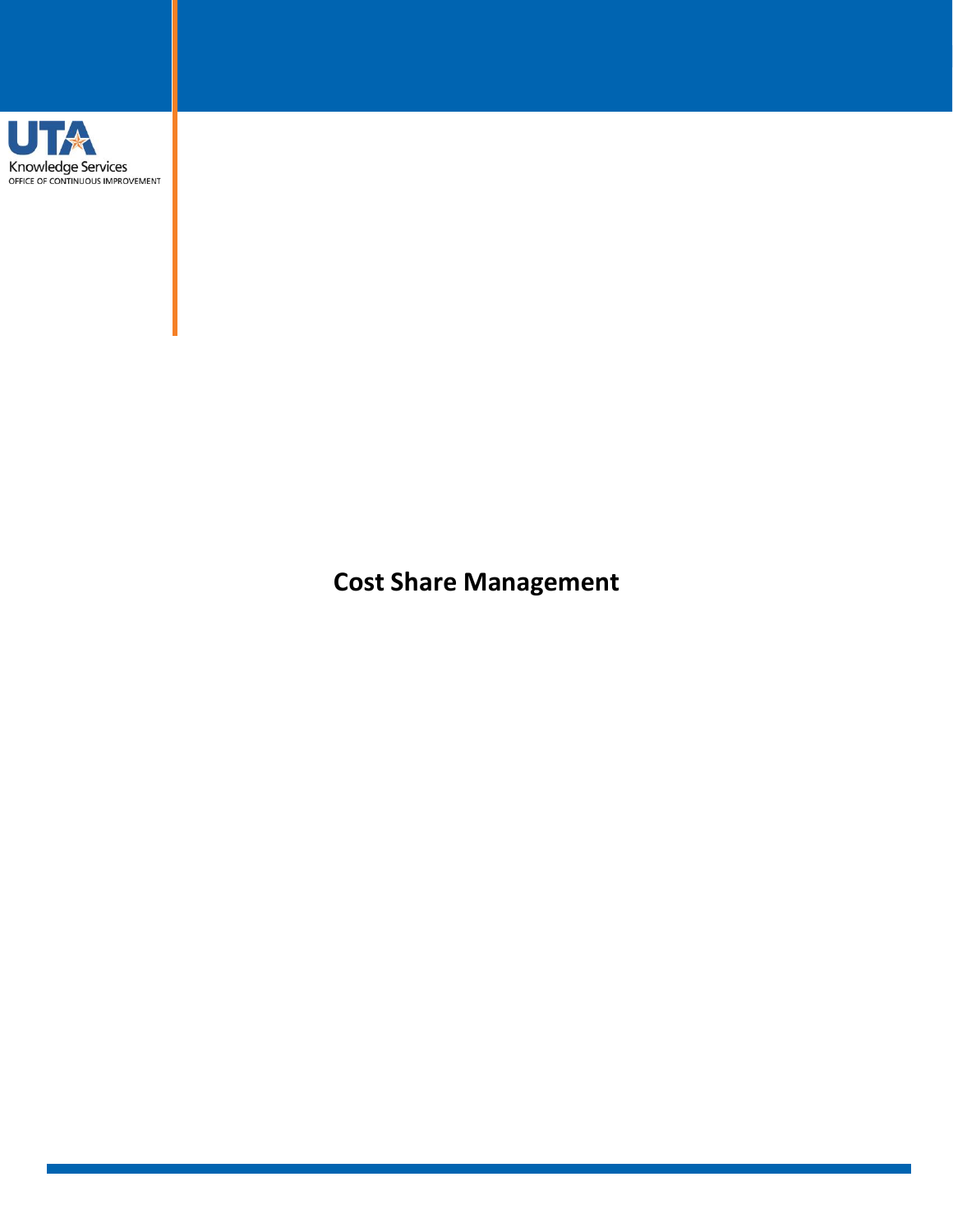# **Table of Contents**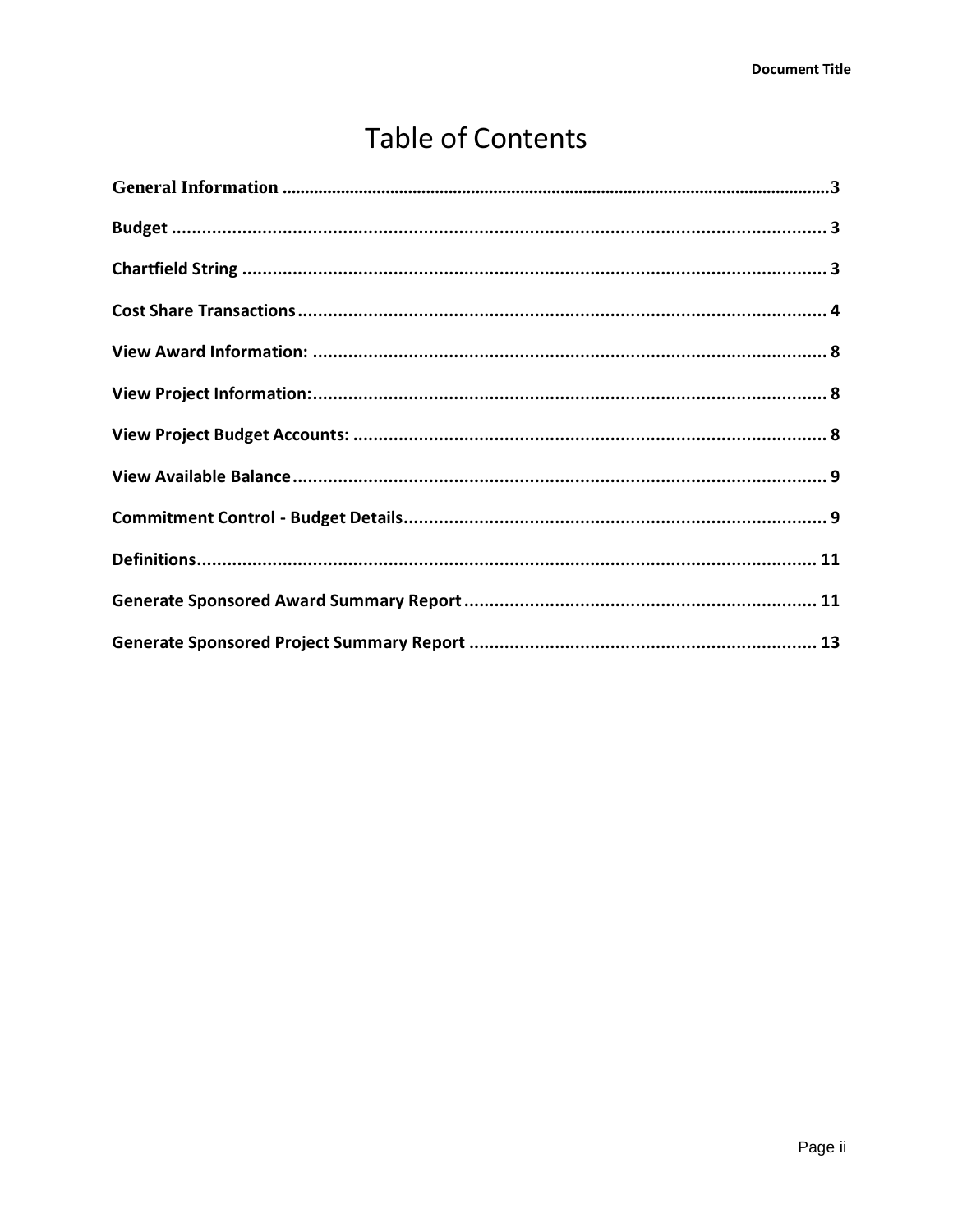

#### <span id="page-2-0"></span>**General Information**

Cost Share is the portion of a project's costs that are paid from sources other than the funds provided by the sponsor.

Cost sharing occurs either when a sponsor requires, or the University commits in a proposal, funds beyond those awarded by the sponsoring agency.

The primary department for which the sponsored project or program is affiliated with is ultimately responsible for meeting cost sharing commitments.

### <span id="page-2-1"></span>**Budget**

An email notification is sent to the receiving department and PI notifying them of the award setup.

Departments will complete a budget transfer journal to move the funding from the department cost center to the project's cost share Chartfield String. Once the transfer is complete, the department can begin spending.

**Note**: The budget transfer journal will need to be completed each year for Awards with multiyear cost share.

## <span id="page-2-2"></span>**Chartfield String**

Cost Share chartfield string contains a Project ID + Cost Center.

Cost Share SpeedType (SpeedChart) begins with "CS".

**Note**: If there are multiple Projects (with cost share) funded by the same cost center, the last two digits of the SpeedType will increase incrementally (e.g. CS20011401, CS20011402, etc.).

Cost Share Fund codes exclude the following Sponsored codes: 5100, 5200, 5300, or 5400.

| <b>Cost Share ChartField String</b>     |                |             |             |                 |              |            |                 |                    |  |  |
|-----------------------------------------|----------------|-------------|-------------|-----------------|--------------|------------|-----------------|--------------------|--|--|
| SpeedType                               | <b>Account</b> | <b>Fund</b> | <b>Dept</b> | <b>Function</b> | <b>PC BU</b> | Project    | <b>Activity</b> | <b>Cost Center</b> |  |  |
| CS20011400                              | 62101          | 2100        | 625000      | 400             | <b>UTASP</b> | 1261005200 | $\mathbf{1}$    | 200114             |  |  |
| <b>Non-Cost Share ChartField String</b> |                |             |             |                 |              |            |                 |                    |  |  |
| SpeedType                               | <b>Account</b> | <b>Fund</b> | <b>Dept</b> | <b>Function</b> | <b>PC BU</b> | Project    | <b>Activity</b> | <b>Cost Center</b> |  |  |
| 1261005200                              | 62101          | 5100        | 625101      | 200             | <b>UTASP</b> | 1261005200 | 1               | $---$              |  |  |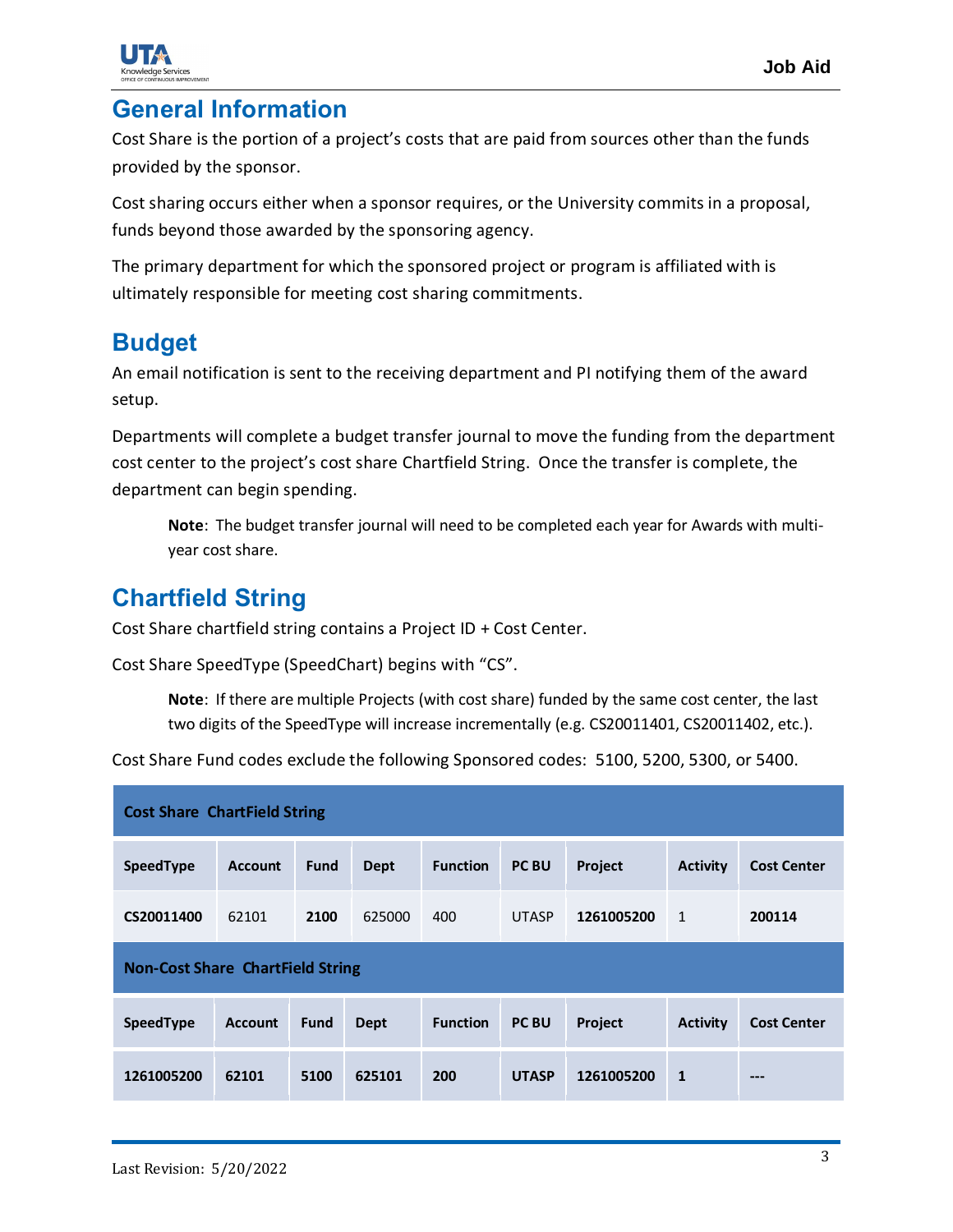



### <span id="page-3-0"></span>**Cost Share Transactions**

#### **Budget Transfer**

- The Budget Transfer form is used to move funds within and between accounts.
- Cost Share (e.g. CS310038) SpeedTypes will not work on this form with the "OPE" ledger. You must manually enter the chartfield values.

| <b>Budget Header</b>                                                             |                                                                                                                                  |                                            | <b>Budget Lines</b> | <b>Budget Errors</b>         |                          |          |                         |                  |                           |                                  |                              |          |                |           |
|----------------------------------------------------------------------------------|----------------------------------------------------------------------------------------------------------------------------------|--------------------------------------------|---------------------|------------------------------|--------------------------|----------|-------------------------|------------------|---------------------------|----------------------------------|------------------------------|----------|----------------|-----------|
|                                                                                  | Unit UTARL                                                                                                                       |                                            |                     | Journal ID NEXT              |                          |          | Date 05/17/2019         |                  |                           | <b>Budget Header Status None</b> |                              |          |                |           |
|                                                                                  |                                                                                                                                  |                                            |                     |                              |                          |          | *Process   Post Journal |                  | $\boldsymbol{\mathrm{v}}$ |                                  |                              |          | <b>Process</b> |           |
|                                                                                  | First $\bigcirc$ 1-2 of 2 $\bigcirc$ Last<br>Personalize   Find   View All   <sup>[과</sup>   ま<br>$\overline{\phantom{a}}$ Lines |                                            |                     |                              |                          |          |                         |                  |                           |                                  |                              |          |                |           |
|                                                                                  |                                                                                                                                  | <b>Chartfields and Amounts</b>             |                     | <b>Base Currency Details</b> | $\ket{m}$                |          |                         |                  |                           |                                  |                              |          |                |           |
| <b>Delete</b>                                                                    |                                                                                                                                  | Line                                       | Ledger              | <b>Budget Period</b>         | SpeedType                |          | <b>Account</b>          | Fund             | <b>Dept</b>               | <b>Cost Center</b>               | <b>Function</b>              |          | Project        | Se        |
| ┌                                                                                |                                                                                                                                  |                                            | OPE_BUD             | 2019<br>$\overline{Q}$       | 310038                   | Q        | A4000<br>$\overline{Q}$ | $3100$ $\alpha$  | 510007Q                   | 310038<br>$\alpha$               | 600                          | $\Omega$ | $\overline{Q}$ | Se        |
| $\Box$                                                                           |                                                                                                                                  | $\overline{2}$                             | OPE_BUD             | 2019<br>$\mathsf Q$          |                          | $\alpha$ | A4000<br>$\mathsf{Q}$   |                  | 3100 Q 510007 Q           | 310038<br>$\Omega$               | 200                          |          | Q 1265022133 Q | <b>Se</b> |
|                                                                                  |                                                                                                                                  |                                            |                     |                              | $\left\  \cdot \right\ $ |          |                         |                  |                           |                                  |                              |          |                |           |
| Lines to add                                                                     |                                                                                                                                  | $\overline{+}$<br>$\overline{\phantom{0}}$ |                     | Journal Line Copy Down       |                          |          |                         | <b>From Line</b> | To                        |                                  | Generate Budget Period Lines |          |                |           |
| <b>Totals</b>                                                                    |                                                                                                                                  |                                            |                     |                              |                          |          |                         |                  |                           |                                  |                              |          |                |           |
| <b>Total Lines 2</b><br><b>Total Debits 15,450.00</b><br>Total Credits 15,450.00 |                                                                                                                                  |                                            |                     |                              |                          |          |                         |                  |                           |                                  |                              |          |                |           |
|                                                                                  | <b>日</b> Save<br><b>E</b> Notify<br>$\odot$ Refresh<br>$\Box$ Add<br>Я<br>Update/Display                                         |                                            |                     |                              |                          |          |                         |                  |                           |                                  |                              |          |                |           |
|                                                                                  | Budget Header   Budget Lines   Budget Errors                                                                                     |                                            |                     |                              |                          |          |                         |                  |                           |                                  |                              |          |                |           |

#### **Payment Voucher**

- The Payment Voucher is used to request payment for goods and/or services involving Purchase Orders or Non-Purchase Orders.
- Enter the Cost Share in the SpeedChart field and tab-out of the field to populate the chartfield values.
- If processing a Non-PO Voucher, you must enter the GL Account (e.g. 63001)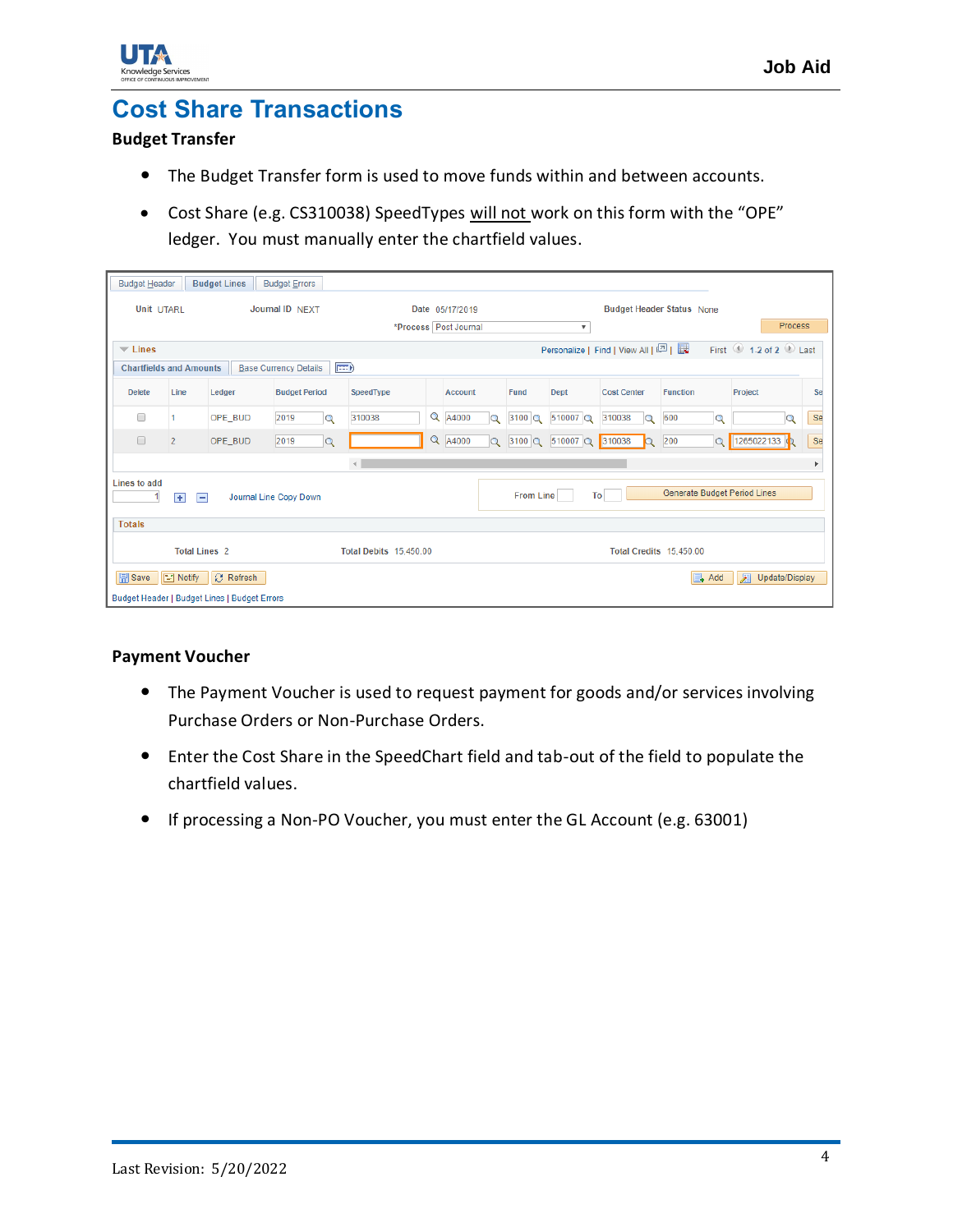

| Favorites -<br>Main Menu -                                                                                                                                                                               | > Accounts Payable $\star$ > Vouchers $\star$ > Add/Update $\star$ > Regular Entry                                                                                                                                 |                                          |                                           |                           |                                                                                                                                |                                             |                                                                                                                                                                                                                                         |                                        |
|----------------------------------------------------------------------------------------------------------------------------------------------------------------------------------------------------------|--------------------------------------------------------------------------------------------------------------------------------------------------------------------------------------------------------------------|------------------------------------------|-------------------------------------------|---------------------------|--------------------------------------------------------------------------------------------------------------------------------|---------------------------------------------|-----------------------------------------------------------------------------------------------------------------------------------------------------------------------------------------------------------------------------------------|----------------------------------------|
|                                                                                                                                                                                                          |                                                                                                                                                                                                                    |                                          |                                           |                           |                                                                                                                                |                                             |                                                                                                                                                                                                                                         |                                        |
| <b>Employee Self-Service</b><br><b>Training</b>                                                                                                                                                          |                                                                                                                                                                                                                    |                                          |                                           |                           |                                                                                                                                |                                             |                                                                                                                                                                                                                                         |                                        |
| <b>Invoice Information</b><br>Payments                                                                                                                                                                   | <b>Voucher Attributes</b>                                                                                                                                                                                          |                                          |                                           |                           |                                                                                                                                |                                             |                                                                                                                                                                                                                                         |                                        |
| <b>Business Unit UTARL</b><br><b>Voucher ID NEXT</b><br>Voucher Style Regular Voucher<br><b>Invoice Date 05/17/2019</b><br><b>Invoice Received</b><br>Supplier ID 0000025369<br>ShortName KONICA MIN-002 | <b>Invoice No</b><br>Accounting Date 05/17/2019<br>*Pay Terms NET30<br>Basis Date Type Inv Date<br>D<br>h<br>KONICA MINOLTA BUSINESS SOLUTIONS USA<br>Q<br><b>Control Group</b><br>$\alpha$<br>Pay Schedule Manual | $\alpha$                                 | ■<br>◎ <sup>麵</sup><br>Net 30 Day         | $\boldsymbol{\mathrm{v}}$ | <b>Invoice Total</b><br><b>Line Total</b><br>*Currency<br><b>Miscellaneous</b><br>Freight<br><b>Total</b><br><b>Difference</b> | 1.225.00<br><b>USDQ</b><br>1,225.00<br>0.00 | Non Merchandise Summary<br><b>Session Defaults</b><br>Comments(0)<br>Attachments (0)<br>圜<br><b>Basis Date Calculation</b><br>屬<br><b>Template List</b><br><b>Advanced Supplier Search</b><br><b>Supplier Hierarchy</b><br>Supplier 360 |                                        |
| <b>Location SHARED</b><br>*Address <sub>1</sub><br>Save For Later<br>Save                                                                                                                                | $\overline{\mathbf{Q}}$<br>$\alpha$<br><b>Action</b>                                                                                                                                                               | Incomplete Voucher                       |                                           | $\boldsymbol{\mathrm{v}}$ | Run                                                                                                                            | Print<br>Calculate                          |                                                                                                                                                                                                                                         |                                        |
| <b>Copy From Source Document</b>                                                                                                                                                                         |                                                                                                                                                                                                                    |                                          |                                           |                           |                                                                                                                                |                                             |                                                                                                                                                                                                                                         |                                        |
| Invoice Lines (?)<br>Line 1<br>Copy Down<br>*Distribute by Amount<br>Item<br><b>Quantity</b><br><b>UOM</b><br><b>Unit Price</b><br>1,225.00<br><b>Line Amount</b>                                        | $\overline{\mathbf{v}}$<br><b>Description</b><br>Q<br>Q                                                                                                                                                            | SpeedChart CS20008900<br>Ship To CENT110 | $\overline{Q}$<br>$\overline{\mathbf{Q}}$ | <b>Start Date:</b>        | *Service 05/17/2019 [5]                                                                                                        | 05/17/2019<br>*Service<br>End               | Find   View All<br>間                                                                                                                                                                                                                    | First 1 of 1<br>One Asset<br>Calculate |
|                                                                                                                                                                                                          |                                                                                                                                                                                                                    |                                          |                                           | Empl ID:                  |                                                                                                                                | Date:<br>$\alpha$                           |                                                                                                                                                                                                                                         |                                        |
| $\blacktriangledown$ Distribution Lines                                                                                                                                                                  |                                                                                                                                                                                                                    |                                          |                                           |                           |                                                                                                                                | Personalize   Find   View All   2           | First 1 of 1 2 Last                                                                                                                                                                                                                     |                                        |
| <b>GL Chart</b><br><b>Exchange Rate</b>                                                                                                                                                                  | m<br>Statistics<br>Assets                                                                                                                                                                                          |                                          |                                           |                           |                                                                                                                                |                                             |                                                                                                                                                                                                                                         |                                        |
| Copy<br>Line<br><b>Merchandise Amt</b><br>Down                                                                                                                                                           | *GL Unit<br>Quantity                                                                                                                                                                                               | <b>Account</b>                           | Fund                                      | <b>Dept</b>               | <b>Function</b><br>Program                                                                                                     | PC Bus<br><b>Unit</b>                       | Project<br><b>Activity</b>                                                                                                                                                                                                              | <b>Cost Center</b>                     |
| $+$<br>$\equiv$<br>□<br>1                                                                                                                                                                                | 1,225.00                                                                                                                                                                                                           | 63001<br>UTARL Q                         | $2100$ <sup>Q</sup>                       | 640000 Q                  | 200<br>$\alpha$                                                                                                                | UTASP <sub>Q</sub><br>$\bullet$             | 1267502120                                                                                                                                                                                                                              | 200089                                 |
|                                                                                                                                                                                                          | $\left\vert 1\right\rangle$                                                                                                                                                                                        |                                          |                                           |                           |                                                                                                                                |                                             |                                                                                                                                                                                                                                         | $\mathbf{r}$                           |

#### **Expense Report**

- The Expense Report is used to request reimbursement for non-travel and travel expenses. Payment will be made to an employee for approved purchases or travel expenses made on behalf of the University.
- Enter the Cost Share in the SpeedChart field and tab out of the field to populate the chartfield values.

| Expenses 2               | Expand All   Collapse All |                                                                                                                                                                                         |                                                                | Add:   R My Wallet (0)   多 Quick-Fill |                           |                                         |                                                                                     |                    |                                   |                                   |                             | <b>Total</b>   | 200.00                       | <b>USD</b>              |         |
|--------------------------|---------------------------|-----------------------------------------------------------------------------------------------------------------------------------------------------------------------------------------|----------------------------------------------------------------|---------------------------------------|---------------------------|-----------------------------------------|-------------------------------------------------------------------------------------|--------------------|-----------------------------------|-----------------------------------|-----------------------------|----------------|------------------------------|-------------------------|---------|
| $\overline{\phantom{a}}$ | *Date<br>04/12/2019 问     | *Expense Type<br>TR-Out of St-Lodging                                                                                                                                                   |                                                                |                                       | $\boldsymbol{\mathrm{v}}$ | <b>Description</b><br><b>Hotel Stay</b> |                                                                                     |                    | 년                                 | *Payment Type<br>Paid By Employee | $\boldsymbol{\mathrm{v}}$   |                | *Amount<br>180.00            | *Currency<br><b>USD</b> | EE<br>Е |
|                          |                           | *Billing Type Expense<br>$\boldsymbol{\mathrm{v}}$<br>*Location CA LOS ANGELES<br>*Merchant Preferred<br><b>Hilton</b><br>$\rightarrow$ Accounting Details $(2)$<br>SpeedChart 55101900 |                                                                | <sup>O</sup> Non-Preferred            | Q                         |                                         | 244 characters remaining<br><b>He Receipt Split</b><br><b>E</b> Per Diem Deductions |                    | Default Rate<br>$\Box$ No Receipt | Non-Reimbursable                  | <b>Base Currency Amount</b> | *Exchange Rate | 1.00000000<br>180.00         | ゆ 脂<br><b>USD</b>       |         |
|                          |                           | <b>Chartfields</b><br><b>Amount</b>                                                                                                                                                     | $\vert \overline{r} \overline{r} \overline{r} \rangle$<br>ency | Exchange<br>Rate                      | <b>Account</b>            | Fund                                    | Dept                                                                                | <b>Cost Center</b> | <b>Function</b>                   | Program                           | PC Bus<br>Unit              | Project        | <b>Activ</b>                 |                         |         |
|                          |                           | 180.00                                                                                                                                                                                  | $\blacktriangleleft$                                           | 1.00000000 62206                      | $\Omega$                  | 5500 Q                                  | 625110 Q                                                                            | 551019             | 200<br>$\alpha$                   | $\alpha$                          | UTASPQ                      | 1260104220     | $\mathbf{1}$<br>$\mathbb{R}$ |                         |         |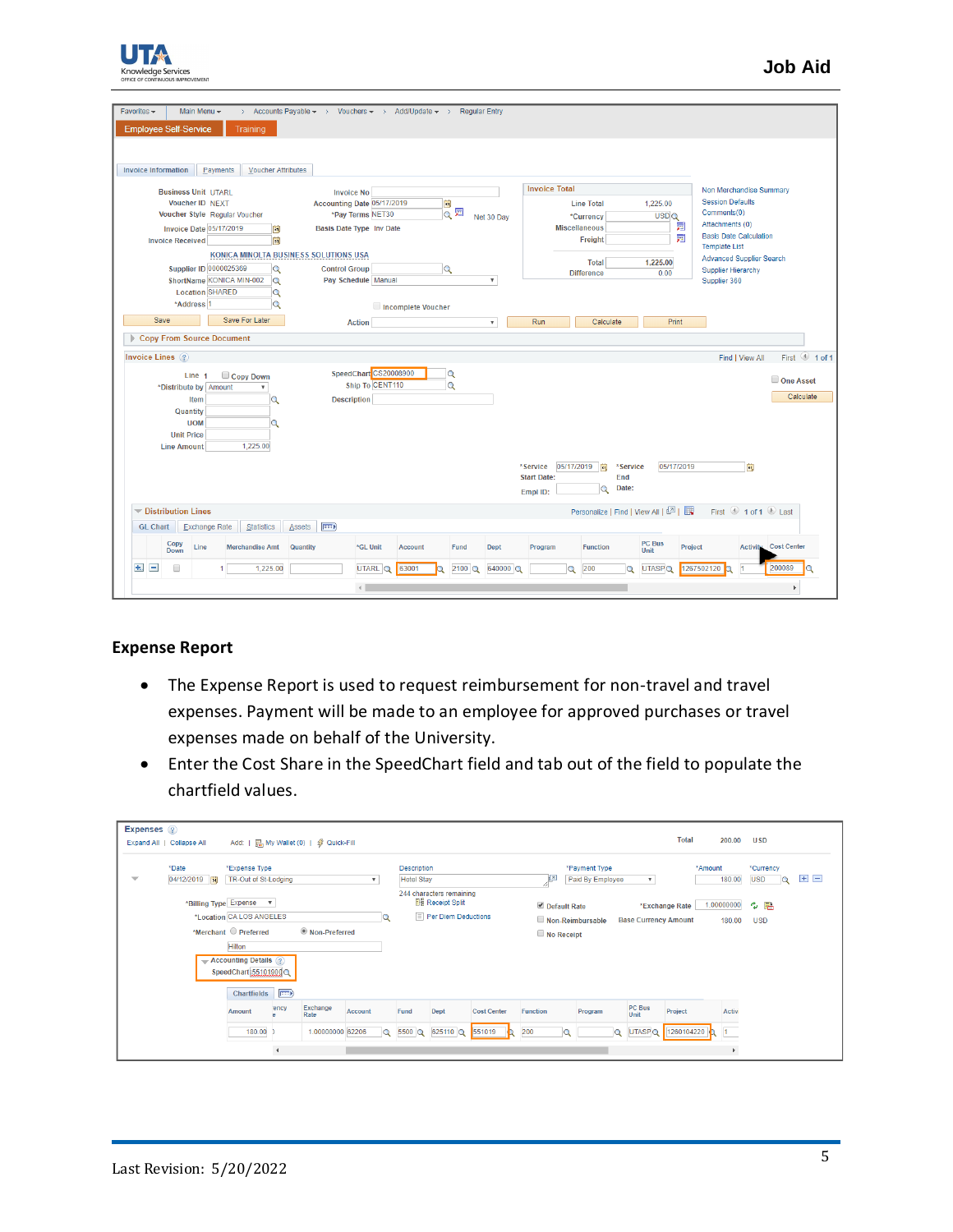

#### **ProCard Statement**

- The Procurement Card Transactions page is used to manage purchasing card transactions loaded into UT Share
- SpeedCharts for the ProCard statements are managed by the Office of Disbursements. If a speedchart is not available in the "lookup" table, send an email to paymentcard@uta.edu to request the Cost Share to be added.

| Favorites $\star$<br>Main Menu -<br>Purchasing $\star$ ><br>Procurement Cards $\star \rightarrow$ Reconcile $\star \rightarrow$<br><b>Reconcile Statement</b><br>$\mathcal{P}$ |                                                                                               |                                                        |                                      |                   |                                 |                                     |                                     |                 |   |                                           |               |
|--------------------------------------------------------------------------------------------------------------------------------------------------------------------------------|-----------------------------------------------------------------------------------------------|--------------------------------------------------------|--------------------------------------|-------------------|---------------------------------|-------------------------------------|-------------------------------------|-----------------|---|-------------------------------------------|---------------|
|                                                                                                                                                                                | <b>Employee Self-Service</b><br><b>Training</b>                                               |                                                        |                                      |                   |                                 |                                     |                                     |                 |   |                                           |               |
|                                                                                                                                                                                |                                                                                               |                                                        |                                      |                   |                                 |                                     |                                     |                 |   |                                           |               |
|                                                                                                                                                                                |                                                                                               |                                                        |                                      |                   |                                 |                                     |                                     |                 |   |                                           |               |
|                                                                                                                                                                                |                                                                                               | <b>Reconcile Statement</b>                             |                                      |                   |                                 |                                     |                                     |                 |   |                                           |               |
|                                                                                                                                                                                |                                                                                               |                                                        | <b>Procurement Card Transactions</b> |                   |                                 |                                     |                                     |                 |   |                                           |               |
|                                                                                                                                                                                |                                                                                               | Empl ID                                                |                                      |                   | <b>Name</b>                     |                                     |                                     |                 |   |                                           |               |
|                                                                                                                                                                                |                                                                                               | Run Budget Validation on Save<br><b>Bank Statement</b> |                                      |                   |                                 |                                     | Personalize   Find   View All   2   |                 |   | First $\bigcirc$ 1-4 of 4 $\bigcirc$ Last |               |
|                                                                                                                                                                                |                                                                                               | <b>Transaction</b><br>Billing                          | $\ket{m}$                            |                   |                                 |                                     |                                     |                 |   |                                           |               |
|                                                                                                                                                                                |                                                                                               |                                                        |                                      |                   |                                 |                                     |                                     |                 |   |                                           | Chartfiel     |
|                                                                                                                                                                                |                                                                                               | <b>Card Issuer</b>                                     | <b>Card Number</b>                   | <b>Trans Date</b> | <b>Merchant</b>                 | *Status                             | <b>Transaction</b><br><b>Amount</b> | Currency        |   | <b>Budget</b><br><b>Status</b>            | <b>Status</b> |
|                                                                                                                                                                                | $\overline{\mathcal{L}}$                                                                      | <b>MC</b>                                              | ************ 5979                    | 04/04/2019        | INT IN TEXAS SPORTSWE           | Staged<br>$\boldsymbol{\mathrm{v}}$ | 220.56 USD                          |                 |   | <mark>最</mark> Valid                      | Valid         |
| $\overline{2}$                                                                                                                                                                 |                                                                                               | <b>MC</b>                                              | *********** 5979                     | 04/09/2019        | GOOGLE ADS5210114679            | Staged<br>$\boldsymbol{\mathrm{v}}$ | 500.00 USD                          |                 |   | 最 Valid                                   | Valid         |
| 3                                                                                                                                                                              |                                                                                               | <b>MC</b>                                              | ************5979                     |                   | 04/19/2019 GOOGLE ADS5210114679 | Staged<br>$\boldsymbol{\mathrm{v}}$ | 500.00 USD                          |                 |   | 最 Valid                                   | Valid         |
| 4                                                                                                                                                                              | $\Box$                                                                                        | <b>MC</b>                                              | ***********5979                      |                   | 04/23/2019 SQ SQ BUZZPRO, LLC   | Staged<br>$\boldsymbol{\mathrm{v}}$ | 517.65 USD                          |                 | O | 最 Valid                                   | Valid         |
|                                                                                                                                                                                |                                                                                               |                                                        |                                      |                   |                                 |                                     |                                     |                 |   |                                           |               |
| $\blacksquare$                                                                                                                                                                 | Select All                                                                                    |                                                        | $\Box$ Clear All                     |                   | Stage<br>Verify                 |                                     |                                     | Validate Budget |   |                                           |               |
|                                                                                                                                                                                | <b>Purchase Details</b><br><b>Search</b><br><b>Split Line</b><br><b>Distribution Template</b> |                                                        |                                      |                   |                                 |                                     |                                     |                 |   |                                           |               |
|                                                                                                                                                                                | <b>日</b> Save<br><b>Fill Notify</b><br><b>C</b> Refresh                                       |                                                        |                                      |                   |                                 |                                     |                                     |                 |   |                                           |               |

#### **eForms**

- eForm is an electronic form used to process various human resources, payroll and position funding transactions.
- To search for a Cost Share, click the **Cost Center** or **Project** lookup icon. Currently, the SpeedType field is not working. Enter the **Cost Center** or **Project** number associated with the Cost Share and then click **Search**. Make your selection from the search results table.
- The **Funding End Date** is required for Cost Shares. It should be the end of the assignment, the project or fiscal year; whichever date is first.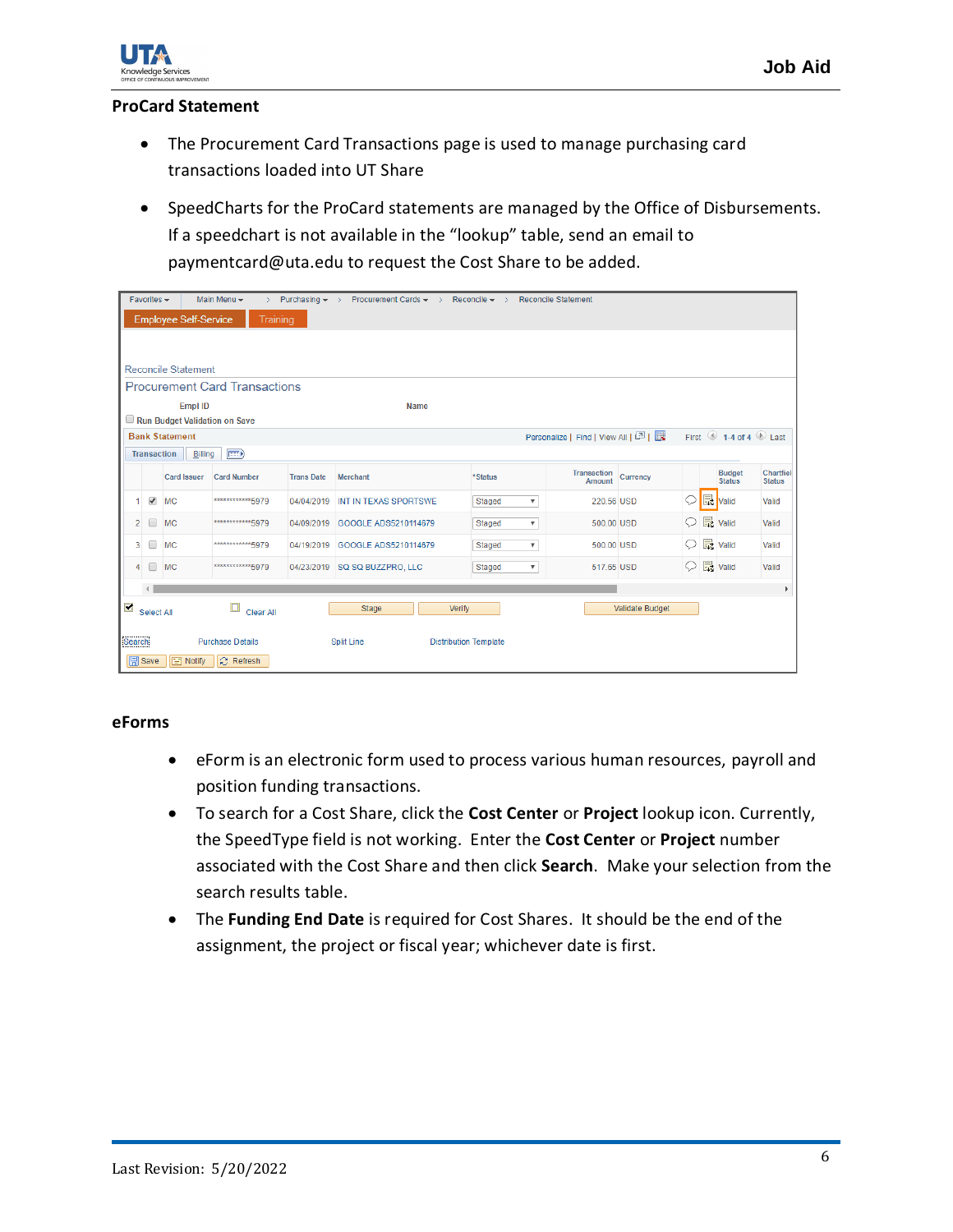

| Main Menu -<br>UTZ Customizations $\star \rightarrow$ eForms for HR/Payroll Actions $\star \rightarrow$<br>Favorites -<br><b>Action Request</b><br>$\rightarrow$<br><b>Employee Self-Service</b> |                                                    |                                                |                                             |                                                    |                                                       |                      |                      |                    |                         |              |                                                              |                                         |         |
|--------------------------------------------------------------------------------------------------------------------------------------------------------------------------------------------------|----------------------------------------------------|------------------------------------------------|---------------------------------------------|----------------------------------------------------|-------------------------------------------------------|----------------------|----------------------|--------------------|-------------------------|--------------|--------------------------------------------------------------|-----------------------------------------|---------|
|                                                                                                                                                                                                  |                                                    |                                                | Training                                    |                                                    |                                                       |                      |                      |                    |                         |              |                                                              |                                         |         |
|                                                                                                                                                                                                  |                                                    |                                                |                                             |                                                    |                                                       |                      |                      |                    |                         |              |                                                              |                                         |         |
|                                                                                                                                                                                                  |                                                    |                                                |                                             |                                                    |                                                       |                      |                      |                    |                         |              |                                                              |                                         |         |
| <b>Action</b>                                                                                                                                                                                    | <b>Position Funding Change</b>                     |                                                |                                             |                                                    |                                                       |                      |                      |                    |                         |              |                                                              |                                         |         |
| <b>Actions</b>                                                                                                                                                                                   |                                                    | <b>Position Funding Change</b>                 | $\overline{\mathbf{v}}$                     | <b>Status</b>                                      |                                                       |                      |                      |                    |                         |              | <b>Request ID</b>                                            |                                         |         |
| *Justification                                                                                                                                                                                   |                                                    |                                                |                                             |                                                    |                                                       |                      |                      |                    |                         |              | <b>Request Date</b>                                          |                                         |         |
|                                                                                                                                                                                                  |                                                    |                                                |                                             |                                                    |                                                       |                      |                      |                    |                         |              | <b>Processing Messages</b>                                   |                                         |         |
|                                                                                                                                                                                                  |                                                    |                                                |                                             |                                                    |                                                       |                      |                      |                    |                         |              | <b>Request History</b><br><b>Show Current Additional Pay</b> |                                         |         |
|                                                                                                                                                                                                  |                                                    | E                                              |                                             |                                                    | (Show Funding and Appointments from this date)        |                      |                      |                    |                         |              | <b>Position Summary</b>                                      |                                         |         |
|                                                                                                                                                                                                  | *Funding Start Dt 09/01/2018<br>*Position 10011130 | $\circ$                                        | <b>Incumbents</b>                           |                                                    |                                                       |                      |                      |                    |                         |              |                                                              |                                         |         |
|                                                                                                                                                                                                  |                                                    |                                                | Empl ID                                     | <b>Empl Rcd</b>                                    | <b>Name</b>                                           |                      |                      |                    |                         |              |                                                              |                                         |         |
|                                                                                                                                                                                                  |                                                    |                                                | 1001234567                                  |                                                    | 0 Maverick, Sam                                       |                      |                      |                    |                         |              |                                                              |                                         |         |
| <b>Current Funding</b>                                                                                                                                                                           |                                                    |                                                |                                             |                                                    |                                                       |                      |                      |                    |                         | Find         |                                                              | First $\bigcirc$ 1 of 1 $\bigcirc$ Last |         |
|                                                                                                                                                                                                  | Start Date 09/01/2018                              |                                                |                                             |                                                    |                                                       |                      |                      |                    |                         |              |                                                              |                                         |         |
|                                                                                                                                                                                                  | <b>Distribution</b>                                | Chartfields                                    | Project Info                                | $E = 0$                                            |                                                       |                      |                      |                    |                         |              |                                                              |                                         |         |
| Ern Cd                                                                                                                                                                                           | <b>Cost Center</b>                                 | <b>Cost Center Descr</b>                       |                                             |                                                    | Project                                               | <b>Project Descr</b> |                      | <b>Funding End</b> |                         | Distrb %     | <b>Est. Expense</b>                                          |                                         |         |
|                                                                                                                                                                                                  |                                                    |                                                |                                             |                                                    |                                                       |                      |                      | Date               |                         |              |                                                              |                                         |         |
|                                                                                                                                                                                                  | 310683                                             |                                                | <b>LIBRARY SERVICE FEE</b>                  |                                                    |                                                       |                      |                      |                    |                         | 100.000      |                                                              |                                         |         |
|                                                                                                                                                                                                  | <b>Proposed Funding</b>                            |                                                |                                             |                                                    |                                                       |                      |                      |                    |                         | Find         |                                                              | First $\bigcirc$ 1 of 1 $\bigcirc$ Last |         |
|                                                                                                                                                                                                  | *Start Date 09/01/2018                             | BU                                             |                                             |                                                    |                                                       |                      |                      |                    |                         |              |                                                              |                                         | $+$ $-$ |
|                                                                                                                                                                                                  |                                                    |                                                |                                             |                                                    |                                                       |                      |                      |                    |                         |              |                                                              |                                         |         |
| <b>Distribution</b>                                                                                                                                                                              |                                                    | Chartfields                                    | Project Info                                | $  \overline{r} \overline{r} \overline{r} \rangle$ |                                                       |                      |                      |                    |                         |              |                                                              |                                         |         |
| Ern Cd                                                                                                                                                                                           | <b>Cost Center</b>                                 |                                                | <b>Cost Center Descr</b>                    |                                                    | <b>Project/Grant</b>                                  |                      | <b>Project Descr</b> |                    | <b>Funding End Date</b> | Distrb %     | Est.                                                         |                                         |         |
|                                                                                                                                                                                                  |                                                    |                                                |                                             |                                                    |                                                       |                      |                      |                    |                         |              | Expense                                                      |                                         |         |
| $\mathbf{\Omega}$                                                                                                                                                                                | 310683                                             | $\mathbf Q$<br>FEE                             | <b>LIBRARY SERVICE</b>                      |                                                    |                                                       | $\mathbf Q$          |                      |                    | h                       | 100.000      |                                                              | $+$ $-$                                 |         |
|                                                                                                                                                                                                  |                                                    |                                                |                                             |                                                    |                                                       |                      |                      |                    |                         |              |                                                              |                                         |         |
|                                                                                                                                                                                                  |                                                    | <b>Lookup Funding Info</b>                     |                                             |                                                    |                                                       |                      |                      |                    |                         |              |                                                              |                                         |         |
|                                                                                                                                                                                                  |                                                    | <b>Cost Center</b>                             | $\overline{\mathbf{Q}}$                     | <b>Search</b>                                      |                                                       |                      |                      |                    |                         |              |                                                              |                                         |         |
|                                                                                                                                                                                                  | Project                                            |                                                | 1261005200                                  | Q                                                  |                                                       |                      |                      |                    |                         |              |                                                              |                                         |         |
|                                                                                                                                                                                                  |                                                    | <b>Department</b>                              | $\overline{Q}$<br>Q                         |                                                    |                                                       |                      |                      |                    |                         |              |                                                              |                                         |         |
|                                                                                                                                                                                                  |                                                    | <b>SpeedType Key</b><br><b>Speedtype Descr</b> |                                             |                                                    |                                                       |                      |                      |                    |                         |              |                                                              |                                         |         |
|                                                                                                                                                                                                  |                                                    | <b>Combination Code</b>                        |                                             |                                                    |                                                       |                      |                      |                    |                         |              |                                                              |                                         |         |
|                                                                                                                                                                                                  | Select                                             |                                                |                                             | Project                                            | <b>Description</b>                                    | SpeedType            | <b>Description</b>   | <b>Combo Code</b>  | <b>Eff Date</b>         | PC Bus Unit  | Activity                                                     |                                         |         |
|                                                                                                                                                                                                  | $\Box$                                             | Cost Center Description                        |                                             | 1261005200                                         | Focus on Retention                                    |                      |                      | 100152426          | 09/01/2013              | <b>UTASP</b> | 1                                                            |                                         |         |
|                                                                                                                                                                                                  | $\qquad \qquad \Box$                               | 200118                                         | <b>MECHANICAL &amp;</b><br><b>AEROSPACE</b> | 1261005200                                         | in Cohorts<br><b>Focus on Retention</b><br>in Cohorts |                      |                      | 100154415          | 09/01/2014              | UTASP        | 1                                                            |                                         |         |
|                                                                                                                                                                                                  | $\Box$                                             | 200118                                         | <b>MECHANICAL &amp;</b><br><b>AEROSPACE</b> | 1261005200                                         | Focus on Retention<br>in Cohorts                      |                      |                      | 100152413          | 09/01/2013              | <b>UTASP</b> | 1                                                            |                                         |         |
|                                                                                                                                                                                                  | $\qquad \qquad \Box$                               | 200120                                         | <b>INDUSTRIAL</b><br><b>ENGINEERING</b>     | 1261005200                                         | Focus on Retention<br>in Cohorts                      |                      |                      | 100152410          | 09/01/2013 UTASP        |              | 1                                                            |                                         |         |
|                                                                                                                                                                                                  | $\Box$                                             | 200116                                         | CIVIL<br><b>ENGINEERING</b>                 | 1261005200                                         | Focus on Retention<br>in Cohorts                      |                      |                      | 100152409          | 09/01/2013              | <b>UTASP</b> | f,                                                           |                                         |         |
|                                                                                                                                                                                                  | $\qquad \qquad \Box$                               | 200114                                         | <b>DEAN OF</b><br><b>ENGINEERING</b>        | 1261005200                                         | Focus on Retention<br>in Cohorts                      |                      |                      | 100152407          | 09/01/2013 UTASP        |              | 1                                                            |                                         |         |

#### **Inter-Departmental Transfer Journal**

 IDT Journals are used to record charges for services between departments across campus (i.e. Facilities, Telecommunications, etc.).

**Note:** Cost Share accounts are rarely used on IDTs.

- If applicable, enter the Cost Share in the SpeedType field and tab out of the field to populate the chartfield values.
- The An Type (Analysis Type) is required when using a Cost Share. This code is used to categorize transactions for Project Costing (CGE = Cost Share GL Expense, CPY = Cost Share Payroll, CSF = Cost Share Student Financial).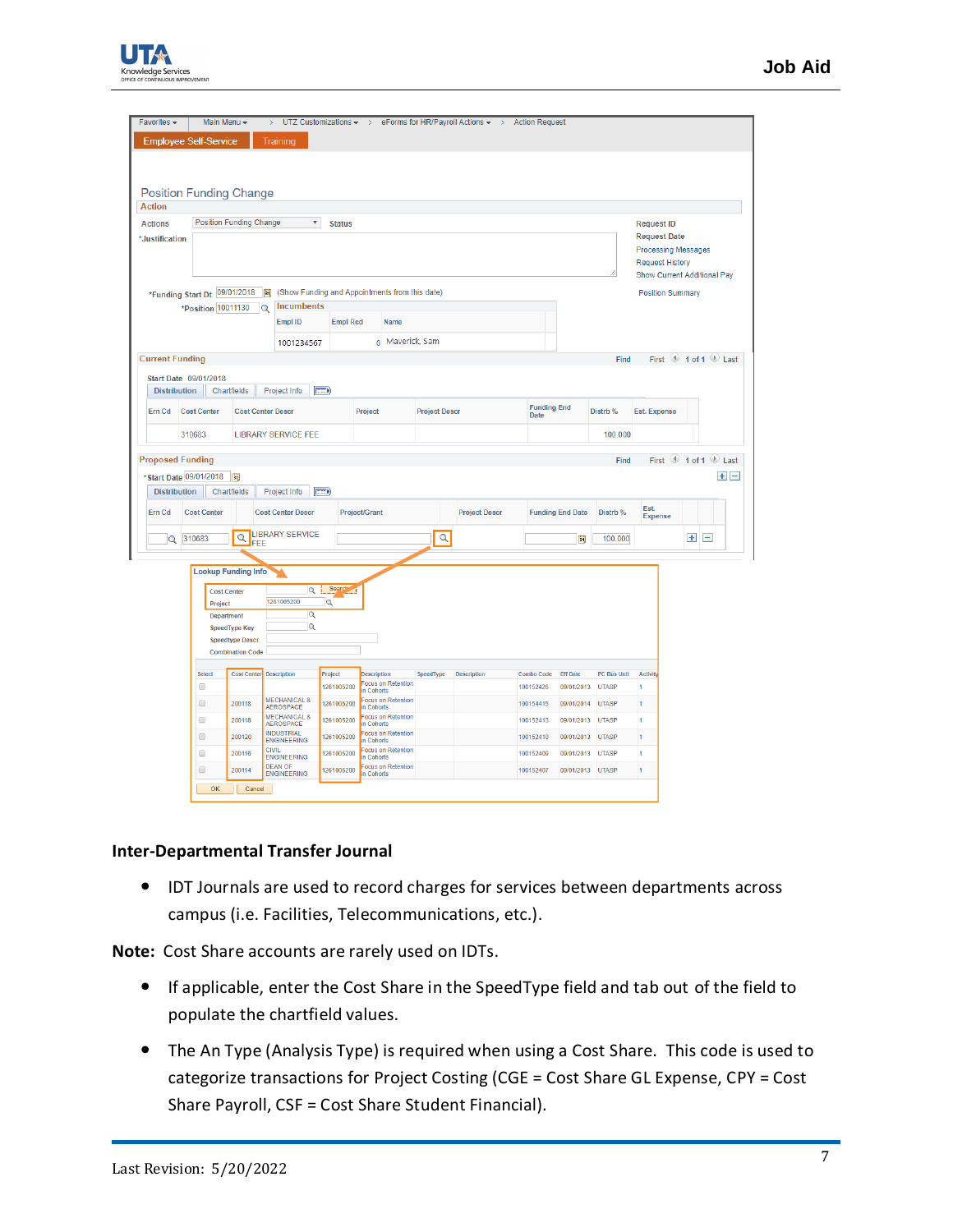

| Header                         | Lines                |                 | Totals   Errors   Approval |             |                       |          |                 |                          |                    |                 |                 |         |                  |              |               |               |          |
|--------------------------------|----------------------|-----------------|----------------------------|-------------|-----------------------|----------|-----------------|--------------------------|--------------------|-----------------|-----------------|---------|------------------|--------------|---------------|---------------|----------|
|                                | Unit UTARL           |                 |                            |             | Journal ID NEXT       |          |                 |                          |                    | <b>Activity</b> |                 | An Type | <b>Affiliate</b> |              | Fund<br>Affil | <b>Amount</b> |          |
|                                | <b>Template List</b> |                 |                            |             |                       |          |                 |                          |                    |                 | $\Omega$        | G       |                  | u            | a             |               | $-45.00$ |
|                                |                      | Inter/IntraUnit |                            |             | *Process Edit Journal |          |                 |                          |                    |                 | $Q_{\rm I}$     | cge     |                  | u            |               |               | 45.00    |
| $\overline{\phantom{a}}$ Lines |                      |                 |                            |             |                       |          |                 |                          |                    |                 |                 |         |                  |              |               |               |          |
| <b>Select</b>                  | Line                 |                 | SpeedType                  |             | Account               |          | Fund            | Dept                     | <b>Cost Center</b> |                 | <b>Function</b> |         |                  | PC Bus Unit  |               | Project       |          |
| □                              |                      | $\alpha$        | 320001                     | $\mathbf Q$ | 42201                 | $\Omega$ | $3200$ $\alpha$ | 305000 Q                 | 320001             | $\alpha$        | 700             |         | $\mathbf Q$      |              |               |               |          |
| Ō                              | $\overline{2}$       | $\overline{Q}$  | CS55101900                 |             | Q 63633               | $\Omega$ |                 | $5500$ Q 625110 Q 551019 |                    | $\Omega$        | 200             |         | $\mathbf Q$      | <b>UTASP</b> | $\Omega$      | 1260104220 Q  |          |
|                                |                      |                 |                            |             |                       |          |                 |                          |                    |                 |                 |         |                  |              |               | $\mathbf{r}$  |          |

## <span id="page-7-0"></span>**View Award Information:**

The Award Profile page provides important information for an award. This page contains details for the sponsor and the associated projects. Each award must have at least one project. The Award Profile page is used to review information, such as status of the award, award start and end date, and the associated projects.

- 1. To view the Award Profile page, begin by navigating to the **NavBar >Navigator > Financials > Grants > Awards > Award Profile**
- 2. Enter the Project Costing **Business Unit** "UTASP".
- 3. Enter the desired search criteria (e.g. Award ID, or Project number, or PI ID).
- 4. Click **Search**. If multiple awards meet your criteria, select one below. The Award Profile page is displayed.

## <span id="page-7-1"></span>**View Project Information:**

The Project page provides important information for a project. The project is where all financial activity occurs. There must be at least one primary project associated with an award. The Project Information page is used to review details, such as the status of the project, and the project start and end date.

- 1. To view Project Information, begin by navigating to the **NavBar >Navigator > Financials > Grants > Awards > Project**
- 2. Enter the Project Costing **Business Unit** "UTASP".
- 3. Enter the **Project** number that you want to view.
- 4. Click **Search**. The Project page is displayed.

## <span id="page-7-2"></span>**View Project Budget Accounts:**

The Project Budget Detail page displays all the budget accounts (e.g. G4020) associated with a specific Project, a description of the budget account and dollar amount budgeted for each account.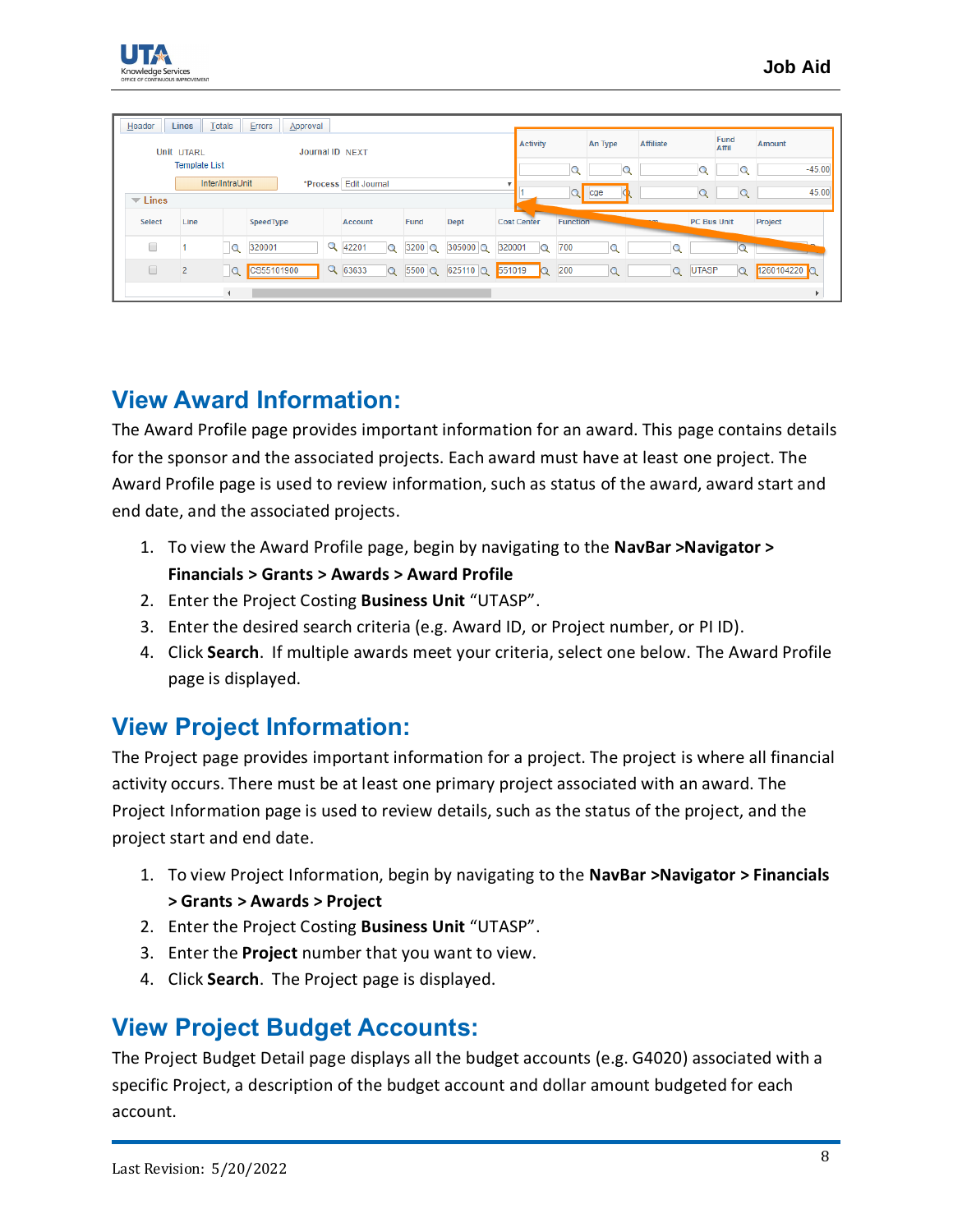

- 1. To view Project Budget Accounts, begin by navigating to the **NavBar >Navigator > Financials > Grants > Awards > Project Budgets**
- 2. Enter the Project Costing **Business Unit** "UTASP".
- 3. Enter the **Project** number that you want to view.
- 4. Click **Search**. The Project Budgets page is displayed.

### <span id="page-8-0"></span>**View Available Balance**

#### <span id="page-8-1"></span>**Commitment Control - Budget Details**

The Commitment Control module is used to view budget activity. This module allows you to monitor and review expenses, pre-encumbrances, encumbrances and the available balance for a Sponsored Project or Cost Center.

|                                                                                             |                                | Begin by navigating to NavBar         |  |  |  | <b>Budget Details</b>                                                                         |                                      |                                                                                                       |                            |         |                      |                      |  |
|---------------------------------------------------------------------------------------------|--------------------------------|---------------------------------------|--|--|--|-----------------------------------------------------------------------------------------------|--------------------------------------|-------------------------------------------------------------------------------------------------------|----------------------------|---------|----------------------|----------------------|--|
|                                                                                             |                                | >Navigator > Financials >             |  |  |  | Enter any information you have and click Search. Leave fields blank for a list of all values. |                                      |                                                                                                       |                            |         |                      |                      |  |
|                                                                                             |                                | <b>Commitment Control &gt; Review</b> |  |  |  | <b>Find an Existing Value</b>                                                                 |                                      |                                                                                                       |                            |         |                      |                      |  |
| <b>Budget Activities &gt; Budget</b>                                                        |                                |                                       |  |  |  |                                                                                               | $\blacktriangledown$ Search Criteria |                                                                                                       |                            |         |                      |                      |  |
| <b>Details</b><br>2. From the Budget Details search<br>page:<br>If necessary, enter<br>a.   |                                |                                       |  |  |  |                                                                                               | Search                               | Business Unit $=$ $\blacktriangledown$ IUTARL<br>Ledger Group $= \sqrt{\frac{1}{10}}$ CHILD1<br>Clear | Basic Search               |         | Save Search Criteria |                      |  |
|                                                                                             |                                | <b>Budget Detail Overview</b>         |  |  |  |                                                                                               |                                      |                                                                                                       |                            |         |                      |                      |  |
|                                                                                             | <b>Budget Inquiry Criteria</b> |                                       |  |  |  |                                                                                               |                                      |                                                                                                       |                            |         |                      |                      |  |
|                                                                                             | <b>Select Budget Detail</b>    |                                       |  |  |  |                                                                                               |                                      |                                                                                                       |                            |         |                      |                      |  |
| Fund<br><b>Business Unit</b><br><b>Ledger Group</b><br><b>Department</b><br>Account<br>Code |                                |                                       |  |  |  |                                                                                               | <b>Cost Center</b>                   | <b>Function</b>                                                                                       | <b>PC Business</b><br>Unit | Project | <b>Activity</b>      | <b>Budget Period</b> |  |
| <b>UTARL</b><br><b>GRT_CHILD1</b><br>$\circ$                                                |                                |                                       |  |  |  | $\circ$<br>$\circ$<br>Q<br>$\circ$<br>$\circ$                                                 |                                      |                                                                                                       |                            |         |                      |                      |  |
|                                                                                             |                                |                                       |  |  |  |                                                                                               |                                      |                                                                                                       | Search                     |         |                      |                      |  |

#### **Business Unit** "UTARL".

b. Enter or lookup a **Ledger Group.**

To view the overall balance for the Cost Share portion of the Project select ledger "**GRT\_PARENT**" and click **Search**

To view activity for a specific Cost Share and Budget Account (e.g. G4110) select ledger "**GRT\_CHILD1**" and click **Search**

- c. If known, enter the desired **Account** (Budget Account).
- d. If known, enter the Cost Sharing Cost Center.
- e. Enter "UTASP" in the **PC Business Unit** field.
- f. If known, enter the **Project** number you want to view.
- g. Click **Search**. The Search Results table is displayed. Select the appropriate **Fund** code to view the Cost Share (e.g. 2100) or Sponsored (e.g. 5100) budget activity.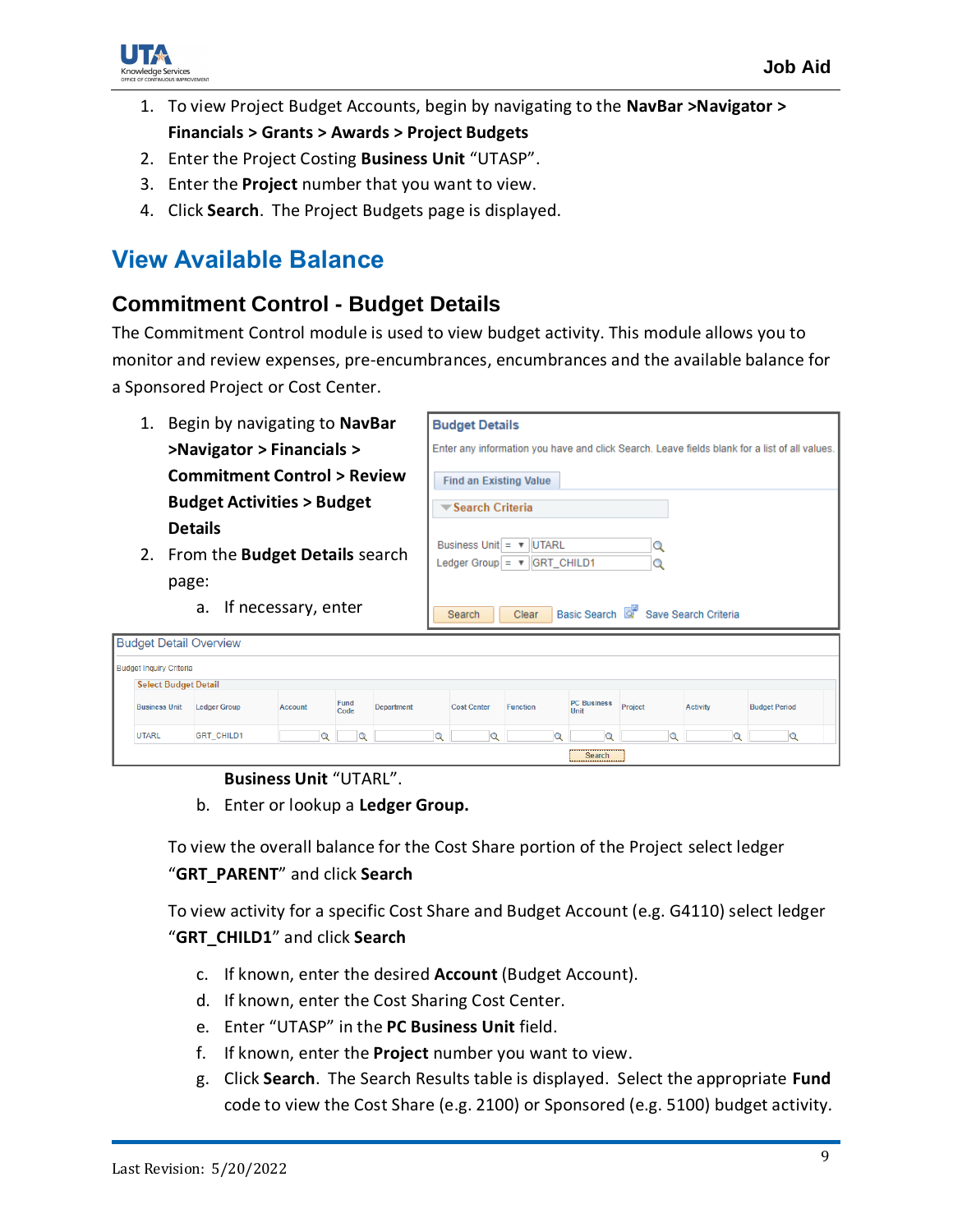

- 3. The **Budget Details** page is displayed. This page provides a summary of budget activity:
	- a. The **Ledger Amounts** section contains:
		- Total dollar amount budgeted for the Sponsored Project or Cost Share.
		- Total expenses charged against the budget (e.g. AP Vouchers, Expense Reports, Journals, etc.).
		- Total encumbrances charged against the budget (e.g. Purchase Orders and Travel Authorizations).
		- Total pre-encumbrance charged against the budget (e.g. Requisitions).
	- b. To view specific details for each **Ledger Amounts**, click the appropriate icon or link:

|                          | <b>Commitment Control Budget Details</b> |                |      |                           |                    |                 |                            |                          |                 |                                                |
|--------------------------|------------------------------------------|----------------|------|---------------------------|--------------------|-----------------|----------------------------|--------------------------|-----------------|------------------------------------------------|
| <b>Business Unit</b>     | <b>Ledger Group</b>                      | <b>Account</b> | Fund | Dept                      | <b>Cost Center</b> | <b>Function</b> | PC Bus Unit                | Project                  | <b>Activity</b> |                                                |
| <b>UTARL</b>             | <b>GRT_CHILD1</b>                        | G4010          | 2100 | 625101                    | 200116             | 100             | <b>UTASP</b>               | 1261005200               | 1               |                                                |
|                          | $\bullet$<br><b>Display Chart</b>        |                |      | Previous                  | Next               |                 | Return to Inquiry Criteria |                          |                 |                                                |
| <b>Ledger Amounts</b>    |                                          |                |      |                           |                    |                 |                            |                          |                 |                                                |
| <b>Budget:</b>           |                                          |                |      |                           |                    | 9,470.00 USD    |                            | 4                        | Attributes      | 100<br><b>Max Rows</b>                         |
| Expense:                 |                                          |                |      |                           | -44.591.35 USD     |                 | ◈                          | $\overline{\mathcal{A}}$ |                 | Parent / Children<br><b>Associated Budgets</b> |
| <b>Encumbrance:</b>      |                                          |                |      |                           |                    | 0.00 USD        |                            | $\leftrightarrow$        |                 |                                                |
| Pre-Encumbrance:         |                                          |                |      |                           |                    | $0.00$ USD      | ◈                          | $\leftrightarrow$        |                 |                                                |
|                          | <b>Associate Revenue</b>                 |                |      |                           | 0.00<br><b>USD</b> |                 |                            |                          |                 |                                                |
| <b>Available Budget</b>  |                                          |                |      |                           |                    |                 |                            |                          |                 |                                                |
|                          | <b>Without Tolerance</b>                 |                |      | 54,061.35 月               | <b>USD</b>         |                 | Percent (570.87%) 周        |                          |                 |                                                |
|                          | <b>With Tolerance</b>                    |                |      | 54,061.35 周               | <b>USD</b>         |                 | Percent (570.87%) 周        |                          |                 |                                                |
| <b>Budget Exceptions</b> |                                          |                |      |                           |                    |                 |                            |                          |                 |                                                |
|                          | <b>Exception Errors</b>                  | $\mathbf 0$    |      | <b>Exception Warnings</b> | 26                 |                 |                            | <b>Budget Exceptions</b> |                 |                                                |
| াক<br>Return to Search   | <b>Fill Notify</b>                       |                |      |                           |                    |                 |                            |                          |                 |                                                |

- The **Drill to Ledger** icon (green book) displays ledger details. This section allows you to view budget information by Accounting Period. In addition, it will provide the transaction amount for each period.
- The **Activity Log** icon (gold book) displays transaction line details.
- The **Parent/Children** link displays budget account information for the Sponsored Project or Cost Share. If viewing information at the Parent level, this section provides all budget accounts established for the Project. This link is only available (active) when viewing information for a Sponsored Project or Cost Share.
- c. The **Available Budget** section indicates the total amount remaining in the budget. This dollar amount is determined by the total of the Budget less Expenses, Encumbrances, and Pre-Encumbrances.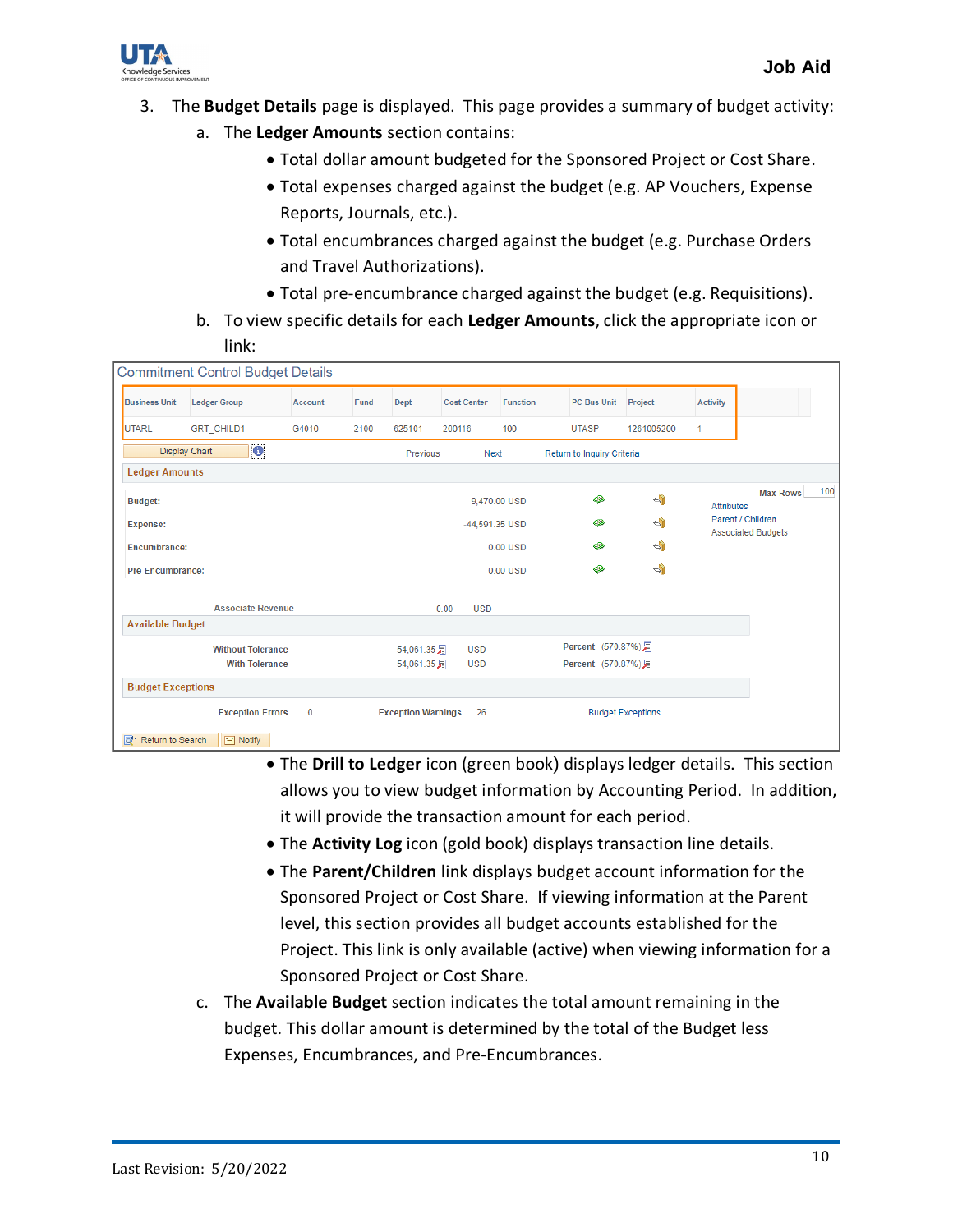### <span id="page-10-0"></span>**Definitions**

The **Accounting Period** indicates the month in which the transaction took place. The Accounting Periods are:

| $1 =$ Sept | $4 = Dec$ | $7 = Mar$ | $10 =$ June | 998 = Year-end Adjusting Entries |
|------------|-----------|-----------|-------------|----------------------------------|
| $2 = Oct$  | $5 = Jan$ | $8 = Apr$ | $11 =$ July |                                  |
| $3 = Nov$  | $6 = Feb$ | $9 =$ May | $12 = Aug$  |                                  |

The **Budget Account** is used to identify the purpose of the funds. Listed below are the most common Cost Share Budget Accounts:

|       | <b>Sponsored Projects Budget Accounts</b> |       |                             |
|-------|-------------------------------------------|-------|-----------------------------|
| G4010 | <b>Salaries</b>                           | G4100 | Rentals & Leases            |
| G4020 | <b>Fringe Benefits</b>                    | G4105 | Rental Equipment            |
| G4040 | <b>Equipment Fabrication</b>              | G4110 | Travel - Domestic           |
| G4050 | <b>Equipment Capital</b>                  | G4120 | Travel - Foreign            |
| G4070 | Consultants                               | G4130 | <b>Participant Expenses</b> |
| G4082 | <b>STEM Tuition</b>                       | G4140 | Scholarship & Fellowship    |
| G4090 | <b>Other Direct Costs</b>                 | G4150 | Tuition & Fees              |

**Fiscal Year**: is the established period of time when the university's annual financial records commence and conclude. UT Arlington operates on a 12-month accounting period which runs from Sept 1st through Aug 31st. The fiscal year is designated by the calendar year in which it ends. For example, spending that incurred on November 14, 2015 belongs to fiscal year 2016.

**Budget Period**: is a pool of money for which funds are available to spend. The budget period usually coincides with the fiscal year calendar; but it can be independent of a fiscal year. For example, if you process a Requisition for a service contract on July 15, 2016 and changed the Budget Date to Sept 1, 2016; the expense will be processed in fiscal year 2016 and the funds will be taken from budget period 2017.

#### <span id="page-10-1"></span>**Generate Sponsored Award Summary Report**

The Sponsored Award Summary Report provides a summary of each Award by budget account (e.g. G4010 = Salaries, G4020 = Fringe, etc.). This report is used to review billing, receivable, and overall burn rates. For those projects established with a Cost Share chartfield string and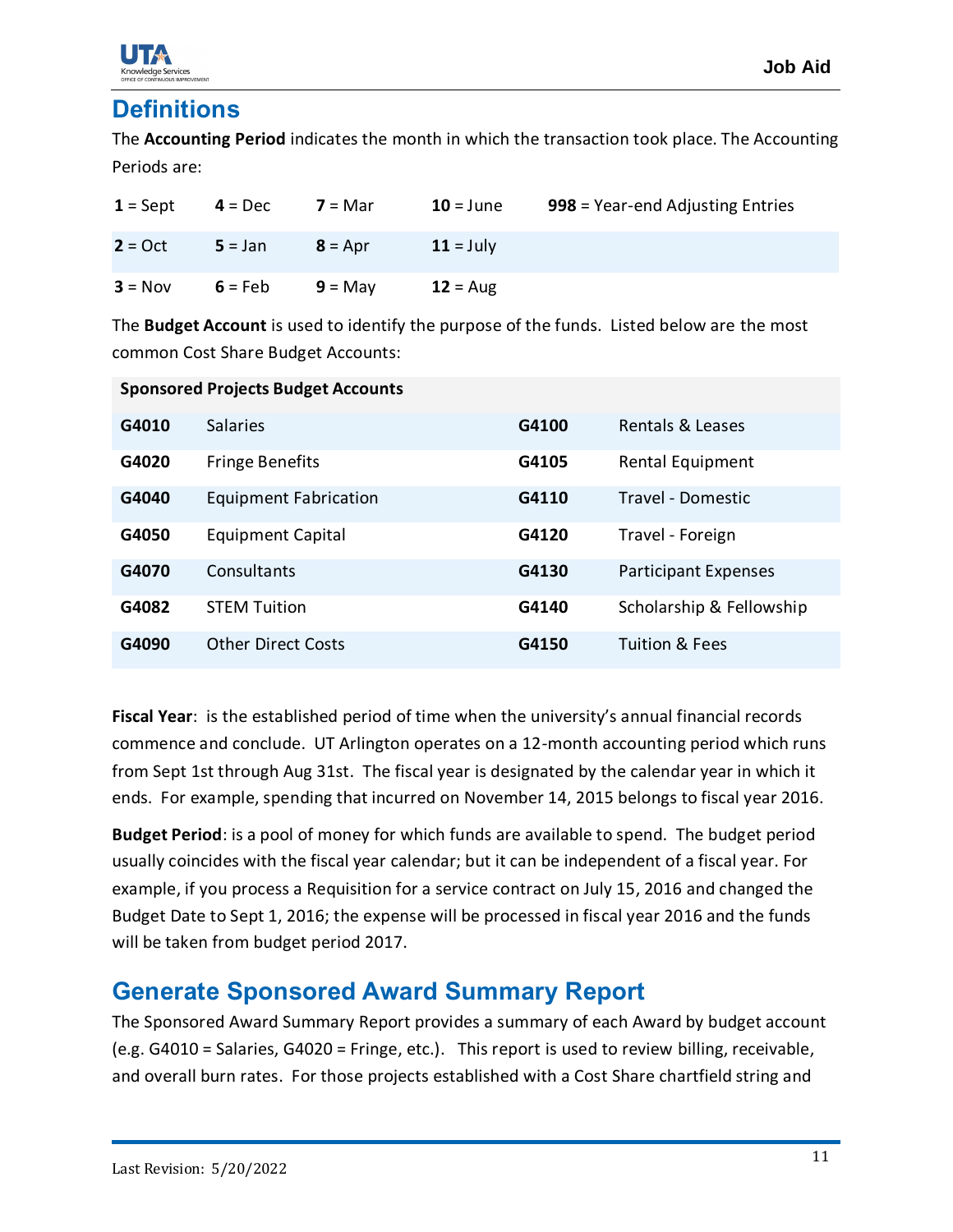

Speedtype (CSXXXXXX), the Sponsored Award Summary Report allows you to monitor Cost Share totals.

**Note:** Burn rate is a calculation of sponsored percent expended or encumbered divided by the percentage of time elapsed.

The Sponsored Award Summary Report does not provide transaction level data.

- 1. To generate the Sponsored Award Summary Report, navigate to the: **NavBar >Navigator > Financials > UTZ Customizations > Grants Management > Reports > Sponsored Award Summary Report**
- 2. The **Sponsored Award Summary Report** search page is displayed.
	- **First Time User - Create a Run Control ID:**
		- i. Click the **Add a New Value** tab.
		- ii. Provide a meaningful name for your Run Control ID (up to 30 characters, no spaces, case-sensitive).
		- iii. Click the **Add** button. Proceed to step 3.
	- **Returning Users - Use an Existing Run Control ID**
		- i. From the **Find Existing Value** page, enter the **Run Control ID** in the **Search by** field.
		- ii. Click **Search**. Proceed to step 3.

**Optional**: You may leave the Search By field blank and click the Search button. If you have created only one Run Control, the Sponsor Award Summary Report page displays. If you have multiple Run Controls, a Search Results table will display where you must select the appropriate Run Control ID to use.

#### 3. The **Sponsored Award Summary Report** page is displayed. This page is used to enter

the parameters for the report:

- **First Time Users**: The fields on the page are blank. You will be required to provide the conditions for your report. Proceed to step 4.
- **Returning Users**: The fields on the page will

| Run<br><b>Report Manager Process Monitor</b> |
|----------------------------------------------|
|                                              |
|                                              |
|                                              |
| <b>Fiscal Year</b><br>Period<br>Q<br>◠       |
| Include Cost Share: Y                        |
|                                              |
|                                              |
|                                              |
|                                              |
|                                              |

default with the settings that were last used or saved. Proceed to step 5.

- 4. Enter **UTASP** in the **Business Unit** field. (required field)
- 5. Complete or update the remaining report parameters:
	- The following fields are required. Enter or lookup:
		- i. **Fiscal Year** (e.g. 2019)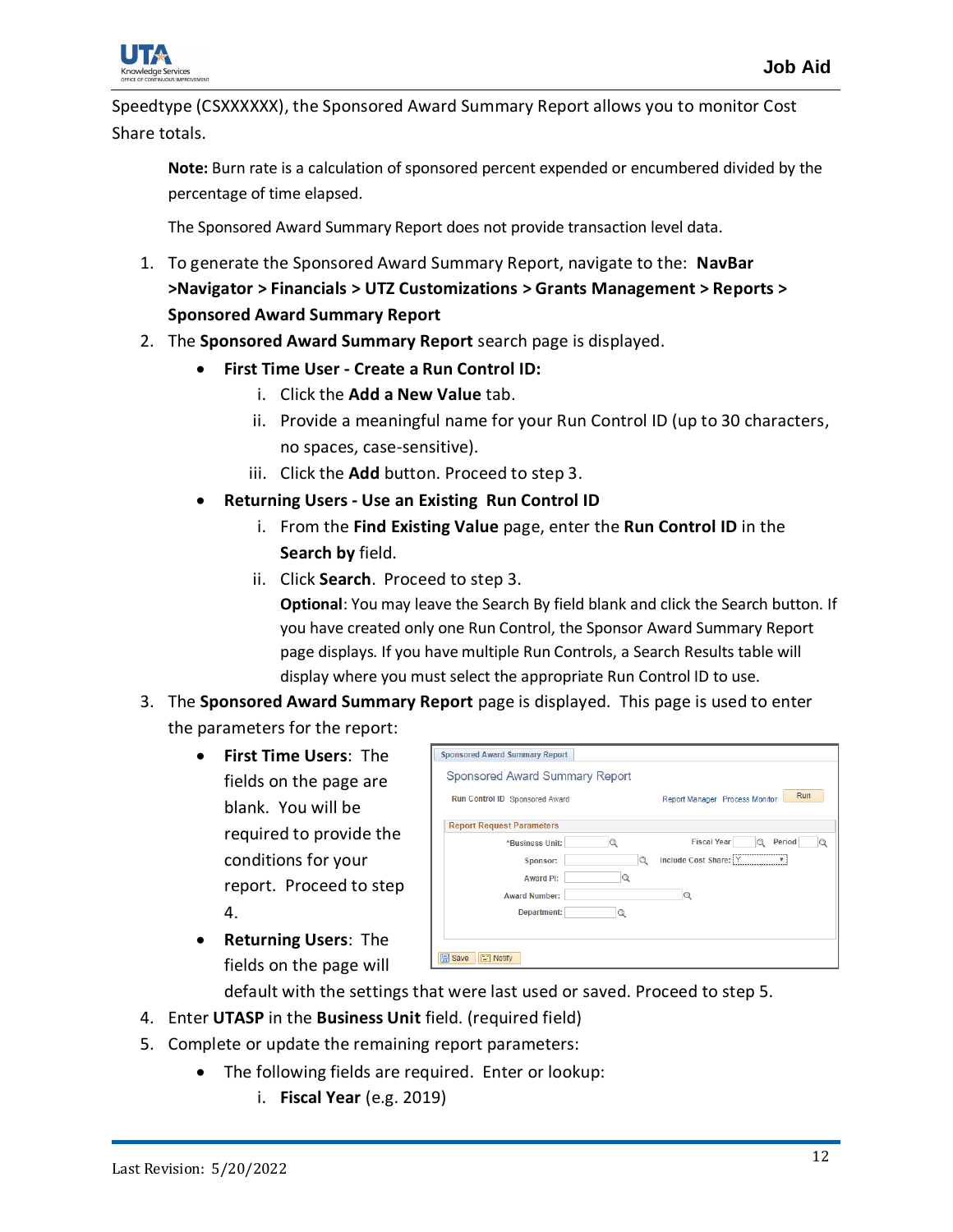

- ii. **Accounting Period** (e.g.  $1 =$  Sept,  $2 =$  Oct,  $3 =$  Nov, etc.)
- Provide information for at least one of the following fields:
	- i. Name of the **Sponsor** (e.g. SPN00004 = Department of Labor)
	- ii. The **Include Cost Share** field defaults with "N" (No). If necessary, select "Y" **(Yes) to include Cost Share (e.g. CSXXXXXX) information.**
	- iii. Empl ID of the **Award PI** (e.g. 100067890)
	- iv. **Award Number**
	- v. **Department** 6-digit number (e.g. 625123)
- 6. Click the **Save** button to save the conditions of your report.
- 7. To generate the report, click the **Run** button.
- 8. The **Process Scheduler Request** page is displayed. If necessary, change the **Format** field to "**PDF**" (Portable Document Format) and then click **OK** to return to the **Sponsored Award Summary Report** page.
	- **Optional**: To send the report to additional users, click the Distribution link and enter the recipient's information (e.g. Empl ID).
- 9. A **Process Instance** number is now assigned (e.g. 1895241). This number is used to track your report from the Process Monitor page. Click the **Process Monitor** link.
- 10. The Process Monitor page is used to view the status of the report. Initially, the Run Status is "Queued" and the Distribution Status is "N/A". It may be necessary for you to click the **Refresh** button multiple times (every 20 seconds), until the Run Status is "Success" and the Distribution Status is "Posted". Once the statuses have changed to the appropriate values (Success and Posted), click the **Go back to Sponsored Award Summary Report** link.
- 11. From the **Sponsored Award Summary Report** page, click the **Report Manager** link to view the report.
- 12. The **Report Manager** page is displayed. The report will generate two output files. Select the report with the file extension **.pdf** (e.g. UTZ\_FJ503.pdf) located under the **Report** column.
- 13. From the **File List** grid, click the file name to open the report (e.g. UTZ\_Fj503.pdf).
	- **Note**: Depending on your browser, you may be presented with a dialog box prompting you to Save or Open the report; or the report may open immediately in a new window.

### <span id="page-12-0"></span>**Generate Sponsored Project Summary Report**

The **Sponsored Project Summary Report** provides a summary of Project activity by budget account (e.g. G4010 = Salaries, G4020 = Fringe, etc.). This report is used to review billing, receivable, and overall burn rates. For those projects established with a Cost Share chartfield string and Speedtype (CSXXXXXX), the Sponsored Project Summary Report allows you to monitor Cost Share totals.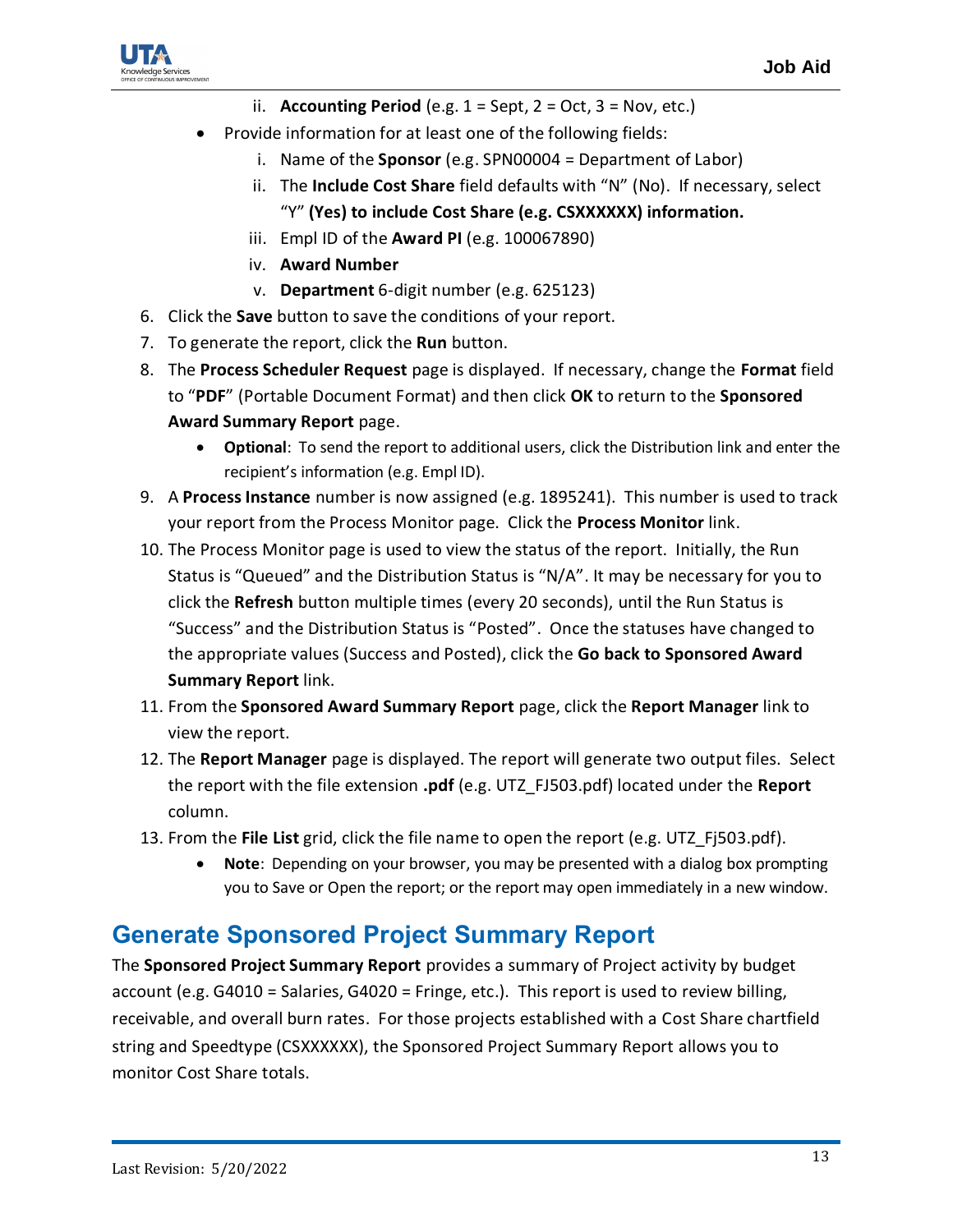

**Note**: Burn rate is a calculation of sponsored percent expended or encumbered divided by the percentage of time elapsed.

The Sponsored Project Summary Report does not provide transaction level data.

- 1. To generate the Sponsored Project Summary Report, navigate to the: **NavBar >Navigator > Financials > UTZ Customizations > Grants Management > Reports > Sponsored Project Summary Report**
- 2. The **Sponsored Project Summary Report** search page is displayed.
	- **First Time User - Create a Run Control ID:**
		- i. Click the **Add a New Value** tab.
		- ii. Provide a meaningful name for your Run Control ID (up to 30 characters, no spaces, case-sensitive).
		- iii. Click the **Add** button. Proceed to step 3.
	- **Returning Users - Use an Existing Run Control ID**
		- i. From the **Find Existing Value** page, enter the **Run Control ID** in the **Search by** field.

**Optional**: You may leave the **Search By** field blank and click the **Search** button. If you have created only one Run Control, the **Sponsor Project Summary Report** page displays. If you have multiple Run Controls, a **Search Results** table will display where you must select the appropriate Run Control ID to use.

- 3. The **Sponsored Project Summary Report** page is displayed. This page is used to enter the parameters for the report:
	- **First Time Users:** The fields on the page are blank. You will be required to provide the conditions for your report. Proceed to step 4.
	- **Returning Users:** The fields on the page will default with the settings that were last used or saved. Proceed to step 5.
- 4. Enter **UTASP** in the **Business Unit** field. (required field)
- 5. Complete or update the remaining report parameters:
- **Sponsored Project Summary Sponsored Project Summary** Report Manager Process Monitor Run Run Control ID Sponsored Award **Report Request Parameters**  $\alpha$ **Fiscal Year** Q Period \*Business Unit:  $\alpha$ Sponsor:  $\alpha$ **Award PI: Award Number:**  $\alpha$ Project:  $\alpha$ **Department**  $\overline{\mathbf{Q}}$ Save B Notify
- The following fields are required. Enter or lookup:
	- i. **Fiscal Year** (e.g. 2019)
	- ii. **Accounting Period** (e.g.  $1 =$  Sept,  $2 =$  Oct,  $3 =$  Nov, etc.)
- Provide information for at least one of the following fields:
	- i. Name of the **Sponsor** (e.g. SPN00004 = Department of Labor)
	- ii. Empl ID of the **Award PI** (e.g. 100067890)